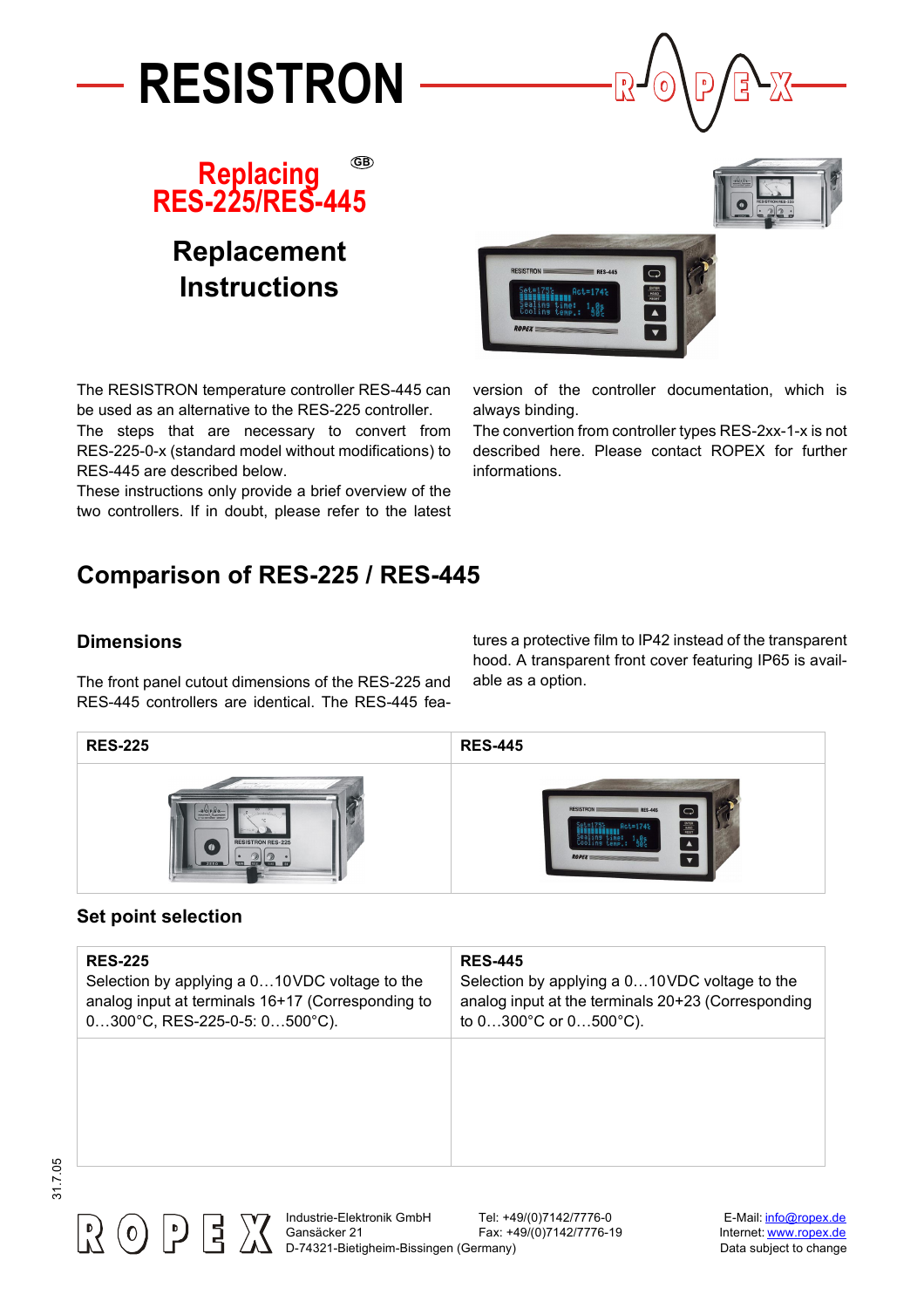

#### **Temperature indication (actual value)**

| <b>RES-225</b><br>Indication on a analog instrument (ATR-x) | <b>RES-445</b><br>Indication on the 4-line display<br>(dynamic bar and digital value). |
|-------------------------------------------------------------|----------------------------------------------------------------------------------------|
| <b>RESISTRON RES-2xx</b>                                    | $Set = 250$<br>$Act = 249c$                                                            |

#### **Zero calibration**

| <b>RES-225</b><br>Zero calibration by means of a 10-turn<br>potentiometer. The pointer of the indicating<br>instrument must be set to "Z". | <b>RES-445</b><br>Automatic zero calibration (AUTOCAL) with step 7 in<br>the software menu. |
|--------------------------------------------------------------------------------------------------------------------------------------------|---------------------------------------------------------------------------------------------|
| $\circ^{\mathsf{Z}}$<br><b>RESISTRON RES-2xx</b>                                                                                           | <b>SETTINGS</b><br>Autocal to 20t<br>Start with ENTER                                       |

#### **Alarm output / reset**

| <b>RES-225</b><br>Indicated by means of a red ALARM LED on the<br>front panel. Reset by pressing the RESET key. | <b>RES-445</b><br>Indicated on the display. The error is identified by a<br>numeric code ( $\&$ RES-445 documentation). Reset<br>by pressing the RESET key ( |  |
|-----------------------------------------------------------------------------------------------------------------|--------------------------------------------------------------------------------------------------------------------------------------------------------------|--|
|                                                                                                                 | ◯<br><b>RESISTRON</b><br>RES-4<br>HAND<br>ERRORCODE:<br>1 ИЗ<br>-KEY<br>RESET<br><b>ROPEX</b>                                                                |  |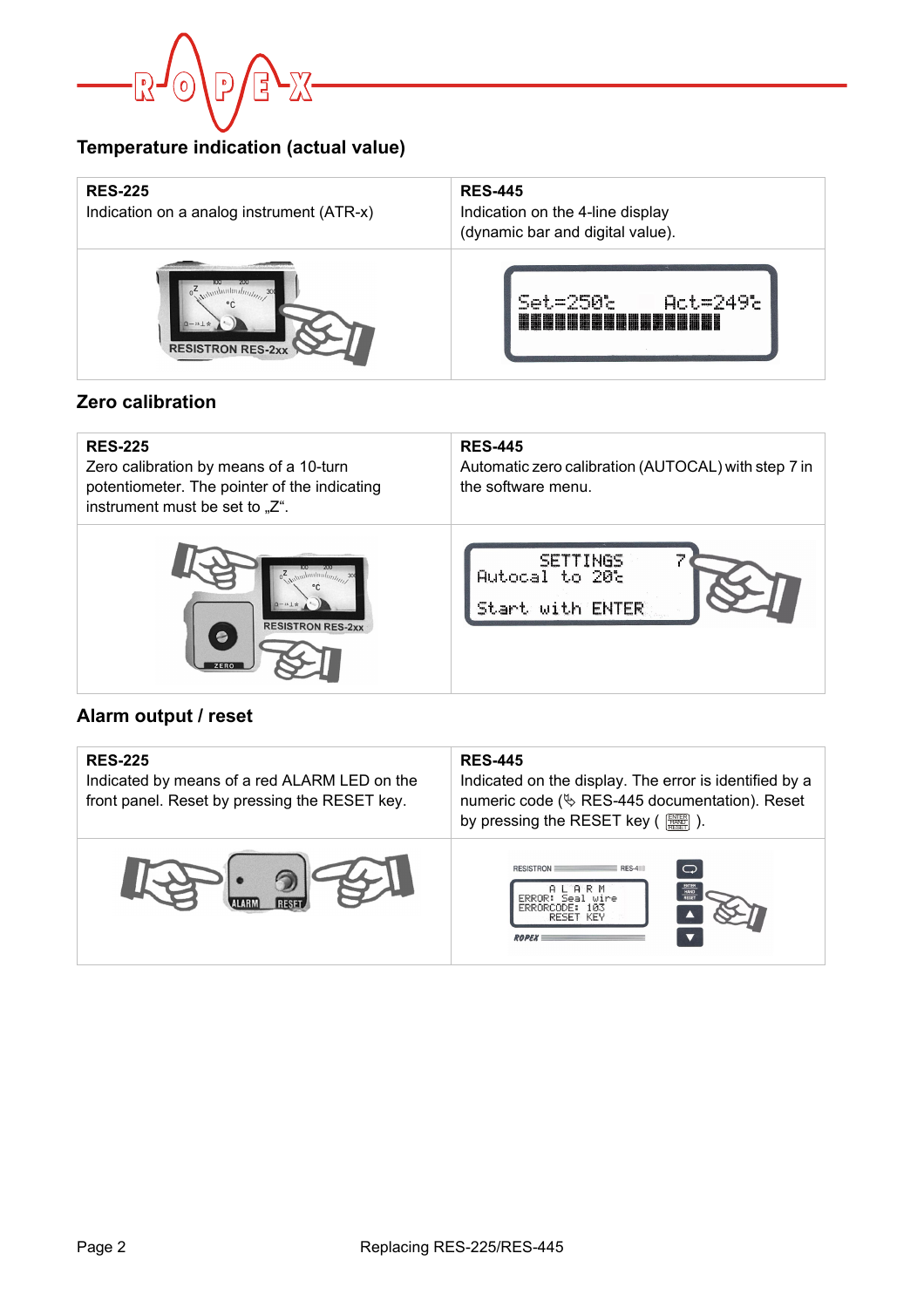

#### **Manual mode**

| <b>RES-225</b>                                | <b>RES-445</b>                       |
|-----------------------------------------------|--------------------------------------|
| Selected by pressing the HAND key. The red ON |                                      |
| LED is lit continuously.                      | Home position is displayed.          |
|                                               | $\bigcirc$<br>ENTER<br>HAND<br>RESET |

### **Line frequency setting (50/60Hz)**

| <b>RES-225</b>                  | <b>RES-445</b>                              |
|---------------------------------|---------------------------------------------|
| Configured with plug-in jumper. | Detected automatically in the 4763Hz range. |
|                                 | Automatic detection                         |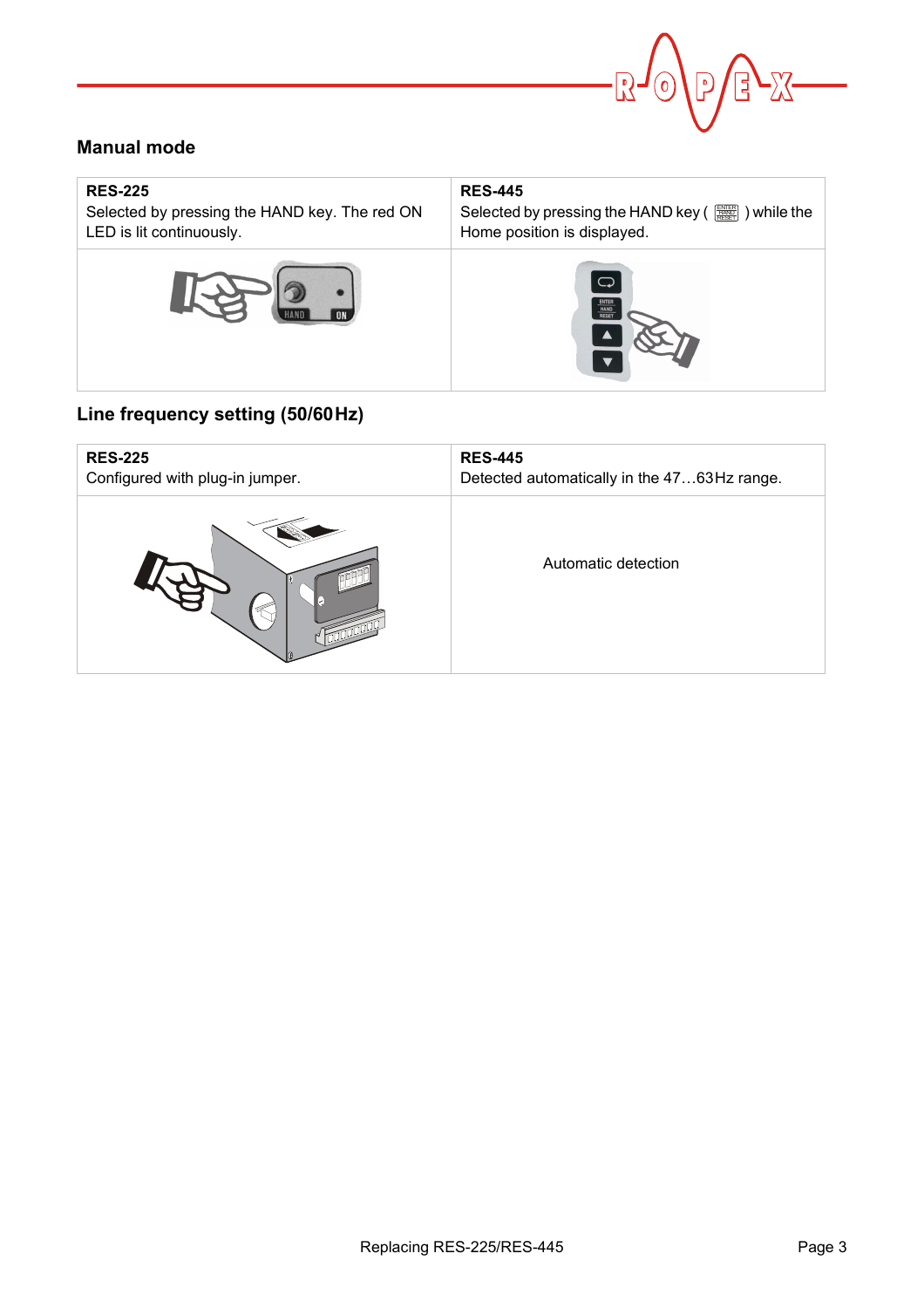

### **Installation and setup**

**Installation and startup may only be performed by technically trained, skilled persons who are familiar with the associated risks and warranty provisions. !**

The information provided here offers no more than a brief overview. If in doubt, please refer to the latest version of the controller documentation, which is always binding  $(\&$  see also section "Safety and warning notes" of the RES-445 documentation).

Proceed as follows to replace the RES-2xx controller and install/start up the RES-445:

- 1. Switch off the line voltage and verify the safe isolation from the supply.
- 2. Remove the existing RES-2xx controller.
- 3. The supply voltage specified on the nameplate of the RES-445 controller must be identical to the line voltage that is present in the plant or machine. The line frequency is automatically detected by the temperature controller in the range from 47 to 63Hz.
- 4. Set the DIP switches on the RES-445.

**The settings of the DIP switches on the RES-445 are NOT the same as on the RES-225. Please set these switches in accordance with the ROPEX Application Report in order to avoid malfunctions. !**

**Old setting ranges on the RES-225:**



**New setting ranges on the RES-445:**



| DIP-SWITCH                                                                 |  | 3 <sup>1</sup> |  | $\  4   5  $ $I_2(A)$ |
|----------------------------------------------------------------------------|--|----------------|--|-----------------------|
| $U_2 (V)$ 1-10 6-60 20-120 $\sqrt{\frac{\text{OFF}}{\text{OFF}}}$ 60 - 200 |  |                |  |                       |

**The table below compares the two controllers. These settings can be taken as a guide (e.g. when the controller is started up for the first time):**

|       | <b>RES-225</b> | <b>RES-445</b> |  |
|-------|----------------|----------------|--|
|       | DIP switch ON  |                |  |
|       |                |                |  |
| $U_2$ | 2              | 2              |  |
|       | 3              | 3              |  |
|       | 4              | 3              |  |
| وا    | 5              |                |  |

5. Install the RES-445 controller in place of the RES-2xx.

**The terminals of the two controllers are NOT identical. The wiring must be changed according the wiring diagram described [section "Wiring](#page-7-0) [diagram of the RES-445" on page 8.](#page-7-0) !**

- 6. Switch on the line voltage.
- 7. A power-up message appears on the display when the controller is switched on to indicate that it has been started up correctly.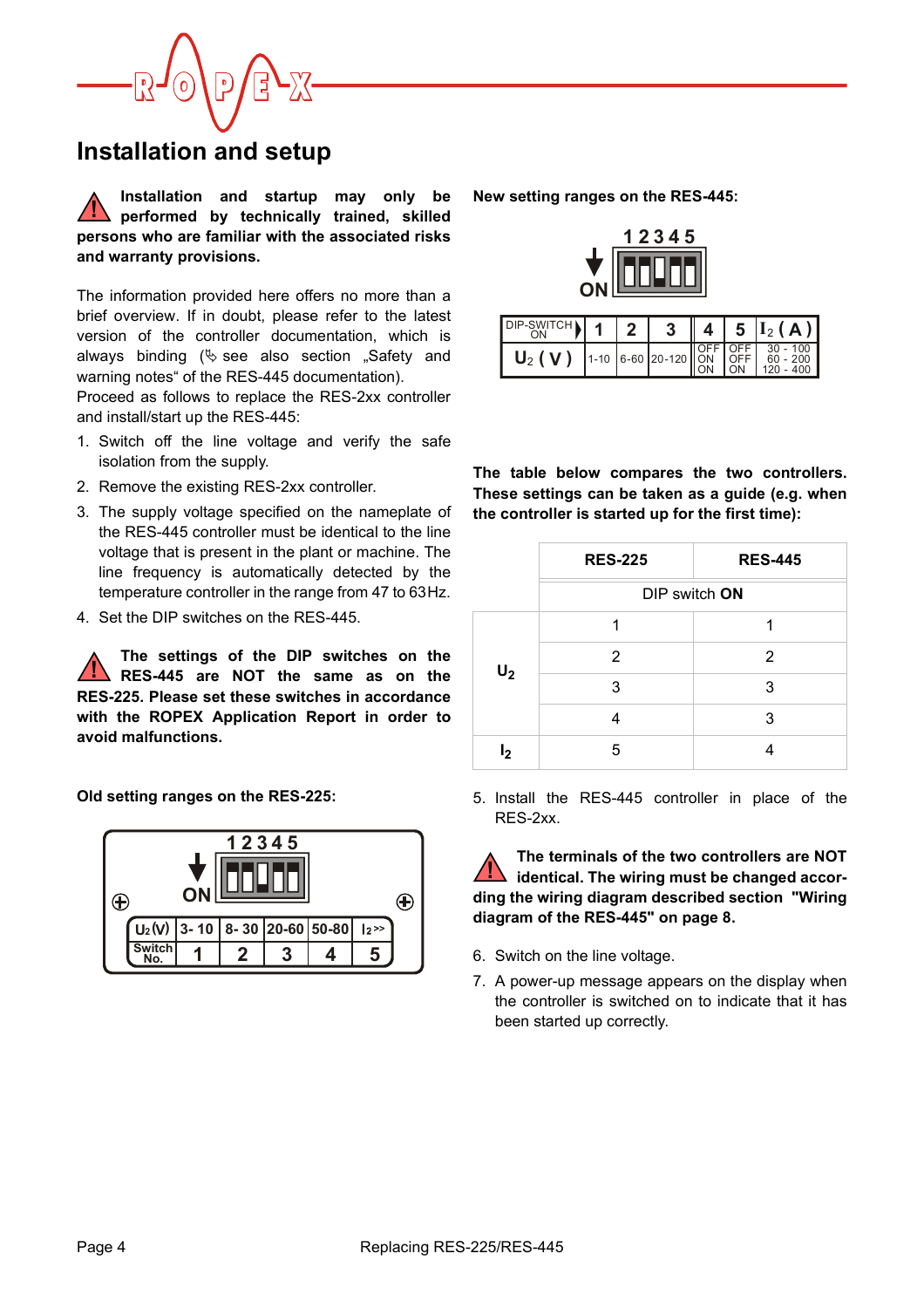

8. One of the following states then appears:

| <b>DISPLAY</b>                                                                   | <b>ACTION</b>                                             |
|----------------------------------------------------------------------------------|-----------------------------------------------------------|
| Home position<br>Shows the SET and ACTUAL<br>temperatures and the<br>dynamic bar | Go to 9                                                   |
| Shows error code 104, 106, 109<br>or $211$                                       | Go to 9                                                   |
| Shows error code 101103,<br>201203, 801 or 9xx                                   | Fault diagnosis<br><b>RES-445</b><br>(৬<br>documentation) |

9. Select the language and reset the controller to the factory settings.

Press the  $\Box$  key for at least 2s (to open the Configuration menu). Step 20 is displayed. Select the desired language with the  $\blacksquare$  $\blacksquare$  keys. Confirm your selection by pressing [ . Press the  $\Box$  key to display step 21 (factory settings). Press the  $\left[\begin{smallmatrix}\frac{mn}{km}\end{smallmatrix}\right]$  key to confirm the factory settings (an acknowledgment message appears). Step 22 is displayed next.

10. Set the temperature range to 500 °C **(Only if you have so far been using an RES-2xx-0-5 controller)**

Then set "Alloy 20, max 500°C" with the  $\boxed{\blacktriangle}$ keys in step 22. Confirm your selection by pressing . ENTER HAND RESET

11. Return to the Home position

Press the  $\Box$  key for at least 2s (to return to the Home position or Alarm menu).

12.Calibrate the zero point

Activate the AUTOCAL function while the heatsealing band is still cold.

Press the  $\Box$  key repeatedly until step 7 is displayed. Then select the AUTOCAL funtion by pressing the  $\left[\frac{mn}{mn}\right]$  key. If this function is executed correctly, the Home position is displayed again automatically.

If the zero has not been calibrated successfully, an error message appears on the display. In this case the controller configuration is incorrect ( $\&$  see section "Controller configuration" of the RES-445 documentation and the ROPEX Application Report). Configure the controller correctly and repeat the AUTOCAL function.

13.Set the heatsealing temperature (select the set point)

The heatsealing temperature can be set on the RES-445 controller in two ways:

- By means of the setting menu step 1
- By appliying a 0…10VDC voltage to the analog input at terminals 20+23

When substituting a RES-225 the analog input is used. Therefor the preset temperature in the setting menu step 1 must be set to 0°C.

This must be done as followed:

Press the  $\Box$  key briefly (to display step 1 in the Setting menu). Set the temperature with the  $\boxed{\blacktriangle}$  keys to 0°C. Confirm your selection by pressing  $\left[\frac{mn}{mn}\right]$ . Press the  $\left[\bigcirc\right]$  key for at least 2s (to return to the Home position).

Preset the heatsealing temperature by applying a 0…10VDC voltage to the analog input at terminals 20+23 then. The set heatsealing temperature is displayed in the Home position.

Then activate the "START" signal (HEAT). The indication on the display (actual value and dynamic bar) permits the heating and control process to be observed:

If an error code is displayed, please proceed as described in section "Error messages" of the RES-445 documentation.

### The controller is now ready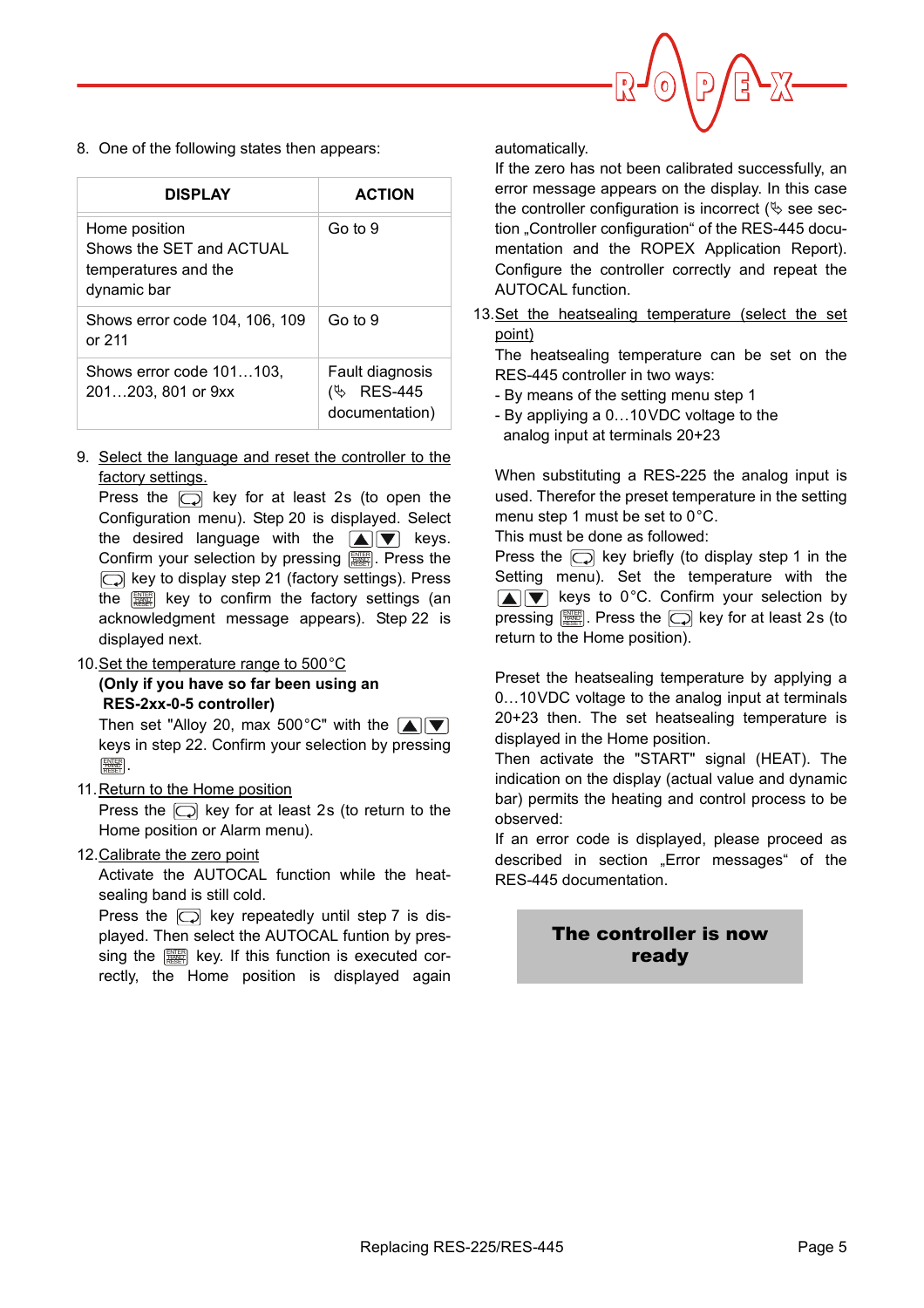### **Substituting a RES-225-0-5 (temporarily with MOD 16) in a PMB-UVA machine**

**When substituting a RES-225-0-5 in a PMB-UVA machine the following additional guideline must be carried out in order to avoid malfunctions. !**

A RES-225-0-5 installed in a PMB-UVA machine has a special configuration for the temperature preset via the analog input (temporarily with MOD 16). A analog voltage of 0…6.66VDC is used for a temperature preset of 0…400°C. The new RES-445 uses a 0...10 VDC voltage for presetting 0...500 °C ( $\&$  Section "Installation and setup", point 10).

Because of this the following two guidelines must be carried out:

- 1. The maximum heatsealing temperatur of the RES-445 must be limited to 400°C as followed: Press the  $\Box$  key for at least 2s (to open the Configuration menu). Step 20 is displayed. Press the  $\Box$  key repeatedly until step 23 is displayed. Then set "400°C" with the  $\boxed{\blacktriangle}$   $\boxed{\blacktriangledown}$  keys. Confirm your selection by pressing  $[\![\overline{\mathbb{R}\mathbb{R}}]\!]$ . Press the  $[\![\overline{\frown}\!]$  key for at least 2s (to return to the Home position or Alarm menu).
- 2. When applying a 0…10VDC voltage at the analog input in this application a correction factor of 1.2 must be used for recalculating the correct heatsealing temperature. This must be done via the temperature preset in the PLC terminal.

#### Sample:

When applying a voltage of 3.0VAC at the analog input of a temperature controller the old RES-225 has a set temperature of 180°C. The new RES-445 has 150°C only.

For a set temperature of 180°C a voltage of 3.6VDC (3.0VDC x 1.2) must be applied at the analog input of the RES-445. This will be done by a temperature preset of 216°C (180°C x 1.2) in the PLC terminal.

The following diagram shows the different tempera-

ture curves of the old RES-225 and the new RES-445:



The following table shows some sample values for comparison:

| <b>Function</b>     | <b>RES-</b><br>contr.<br>sealing<br>temp. | PLC Temp.<br>preset for<br><b>RES-225</b> | PLC Temp.<br>preset for<br><b>RES-445</b> |
|---------------------|-------------------------------------------|-------------------------------------------|-------------------------------------------|
| PRF-<br><b>HEAT</b> | $100^{\circ}$ C                           | $100^{\circ}$ C                           | $120^{\circ}$ C                           |
| MAIN<br><b>HEAT</b> | $180^{\circ}$ C                           | $180^{\circ}$ C                           | $216^{\circ}$ C                           |

**This are overview guidelines only. The machine documentation and the retrofitting documentation of the machine manufacturer are valid in order to avoid malfunctions. !**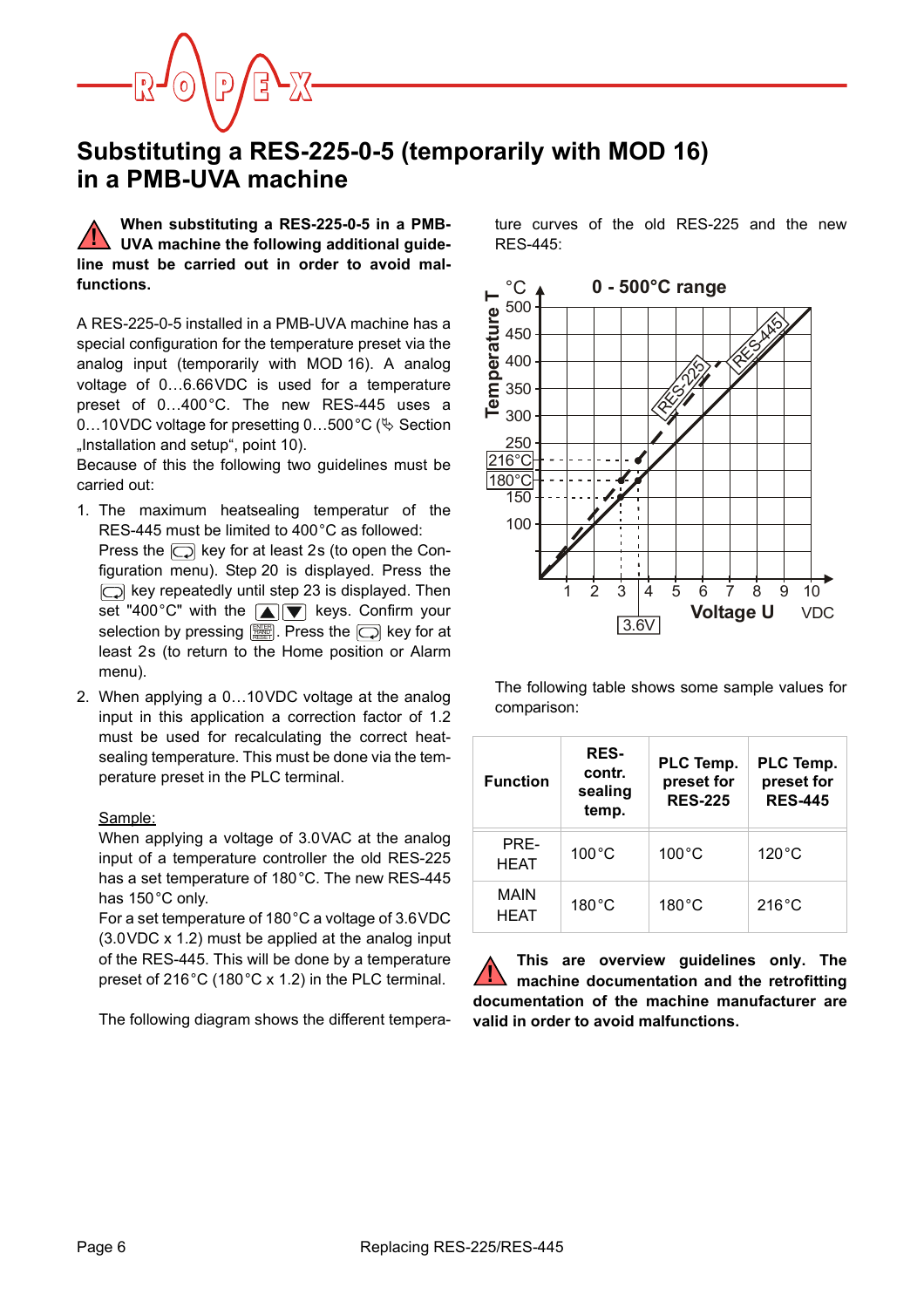

## **RES-445 factory settings / as-delivered condition**

If you accept the factory settings (step 21 in the software menu, see step 9 above), the following defaults are restored:

| Menu<br>step | <b>Function</b>            | Value                    |
|--------------|----------------------------|--------------------------|
| 1            | Heatsealing<br>temperature | $0^{\circ}$ C            |
| 6            | Hold mode                  | <b>OFF</b>               |
| 22           | Alloy/range                | Alloy A20,<br>max. 300°C |

| 23 | Maximum temperature | $300^{\circ}$ C    |
|----|---------------------|--------------------|
| 30 | Cycle counter       |                    |
| 31 | Alarm relay         | Closed by<br>alarm |

The selected language (step 20 in the software menu) remains set regardless of the factory settings.

#### **As-delivered condition:**

The RES-445 controller is delivered with the above factory settings and with the language set to "German".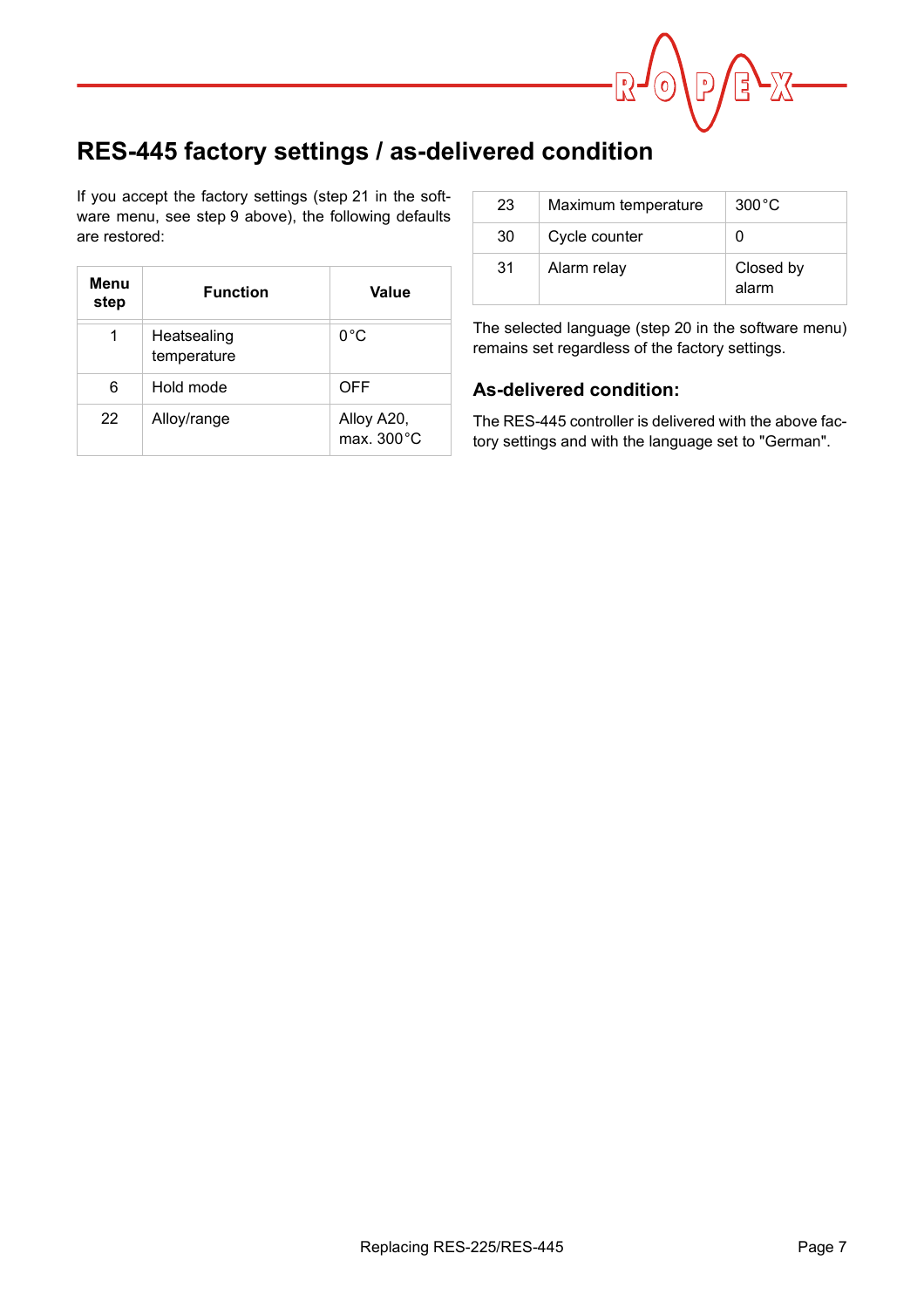

**Wiring diagram of the RES-445**

<span id="page-7-0"></span>